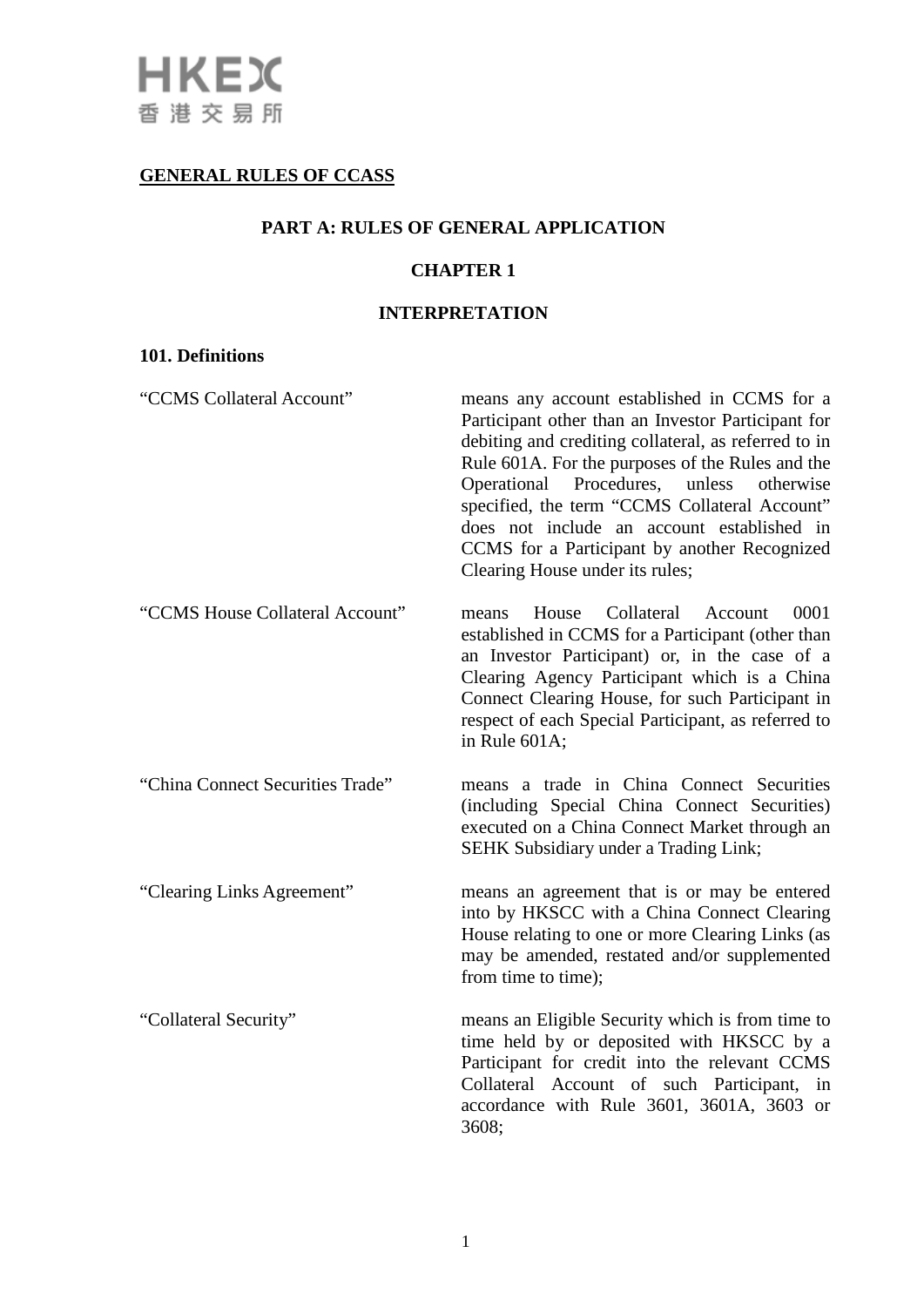

"Forced-Sale Notice" means a notice which may from time to time be issued by HKSCC, the Exchange or an SEHK Subsidiary to a Participant or an NCP of the Participant, requiring the Participant or the NCP to reduce its or its clients' relevant holdings in a China Connect Security in compliance with any foreign shareholding limit imposed under the applicable laws of Mainland China; "Mainland Business Day" means, in relation to a China Connect Market, a day on which the China Connect Clearing Services relating to the clearing and settlement of China Connect Securities Trades on the China Connect Market are available and CCASS is open for business to China Connect Clearing Participants (except a Saturday, Sunday or a public holiday in either Hong Kong or Mainland China); "Securities-on-hold" means the Eligible Securities allocated to a Stock Clearing Account of a Clearing Participant (including a Clearing Participant which is a China Connect Clearing Participant) or a Clearing Agency Participant which is a party to a Market Contract by HKSCC under the CNS System, as referred to in Rule 3604 or Rule 4107(viii); "T-day" means, in relation to a transaction in Eligible Securities other than China Connect Securities, the day of the transaction as reported by the Exchange, and in relation to a transaction in China Connect Securities, the day of the transaction as reported by the relevant SEHK Subsidiary, its designated person or the relevant China Connect Clearing House; "Trading day" means, in relation to securities and other products which are traded on the Exchange, a day on which trading is conducted on the Exchange and in relation to China Connect Securities which are traded on a China Connect Market, a day on which trading is conducted on the China Connect Market via the relevant Trading Link and the China Connect Clearing Services of CCASS in respect of the clearing and settlement of such China Connect Securities are open for use by

China Connect Clearing Participants;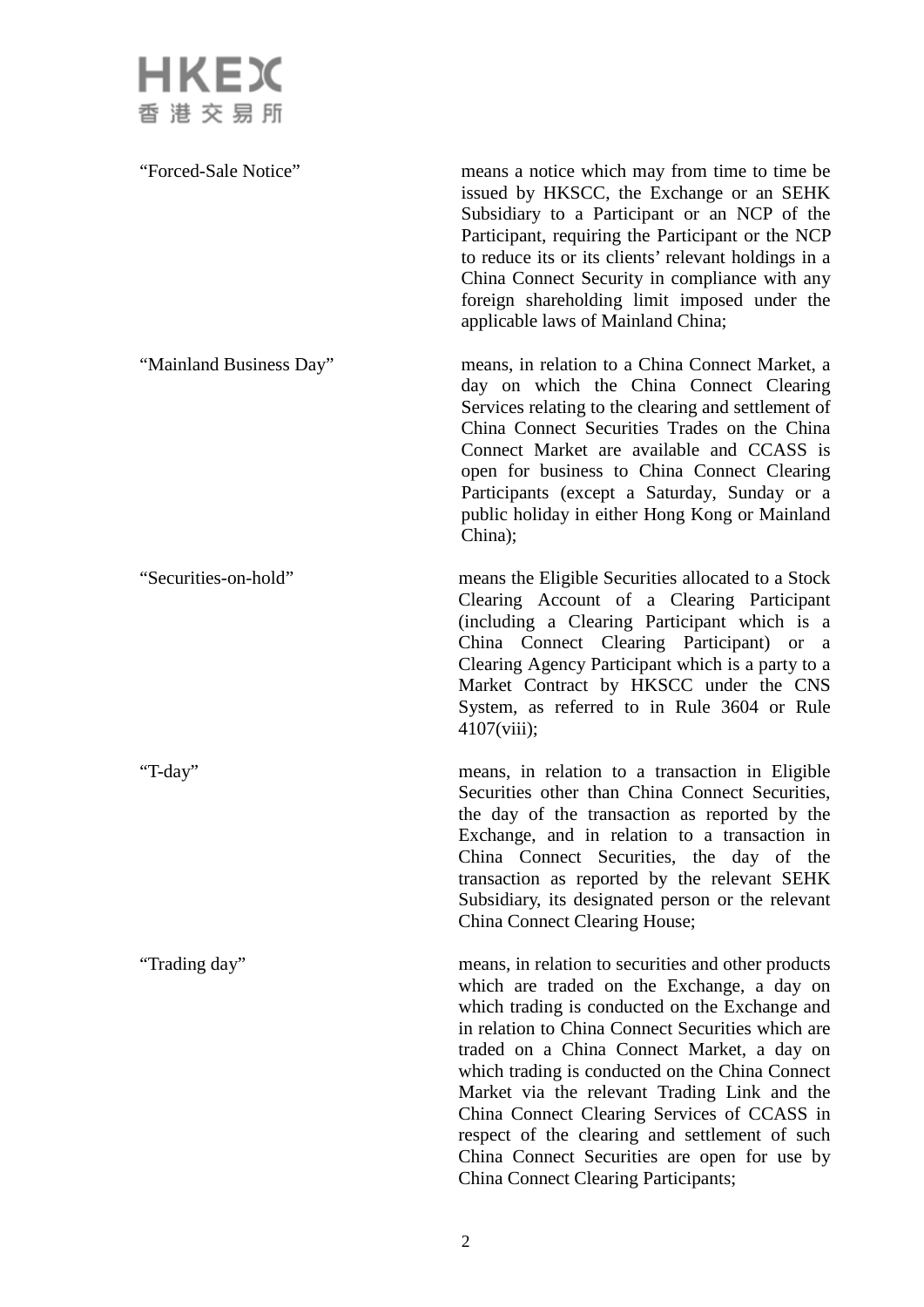

#### **ELIGIBLE SECURITIES AND ELIGIBLE CURRENCIES**

#### **504. Acceptance of Eligible Securities as Collateral Security**

HKSCC shall have absolute discretion to accept or refuse for credit to any CCMS Collateral Account an Eligible Security from a Participant as Collateral Security (i) for the discharge and satisfaction of any Marks, Margin and Collateral obligations of such Participant, (ii) for the discharge and satisfaction of all other obligations and liabilities (actual or contingent) of such Participant to HKSCC arising directly in connection with HKSCC ensuring the settlement of Market Contracts to which such Participant is a party, (iii) for the discharge and satisfaction of all liabilities (actual or contingent) of the Participant to HKSCC arising from a loss of or defects affecting Eligible Securities pursuant to Rule 812, Rule 813, Rule 814 and Rule 815 and (iv) for the discharge and satisfaction of all other obligations (actual or contingent) of such Participant to HKSCC. For the avoidance of doubt, in the case of a Clearing Agency Participant which is a China Connect Clearing House, notwithstanding that any Collateral Security may be credited to a CCMS Collateral Account in respect of the relevant Special Participant, such Collateral Security is provided for the discharge and satisfaction of all obligations and liabilities of such Clearing Agency Participant and not only those in respect of the relevant Special Participant.

## **CHAPTER 6**

#### **STOCK ACCOUNTS AND CCMS COLLATERAL ACCOUNTS**

## **601. Stock Clearing Account / Stock Segregated Accounts / Stock Lending Account / Stock Collateral Control Account / TSF Accounts / Stock Account of an Investor Participant**

Subject to the Rules, HKSCC shall allocate to each Participant other than an Investor Participant (i) one Stock Clearing Account; (ii) subject to its approval, such number of Stock Segregated Accounts as HKSCC may in its absolute discretion determine from time to time; and (iii) subject to HKSCC's approval, one Stock Lending Account. In the case of a Clearing Participant, HKSCC shall allocate to such Participant in addition to the abovementioned accounts one Stock Collateral Control Account.

In the case of a Clearing Participant, HKSCC shall allocate to such Participant in addition to the abovementioned accounts one Stock Collateral Control Account. In the case of a TSF CCASS Participant, HKSCC shall allocate to such Participant in addition to the abovementioned accounts one TSF Principal Account and one TSF Segregated Account. In the case of a Clearing Agency Participant, HKSCC may also allocate to such Participant for participating in CCASS as a China Connect Clearing House one set of the abovementioned accounts and one Stock Collateral Account in respect of each Special Participant for administrative and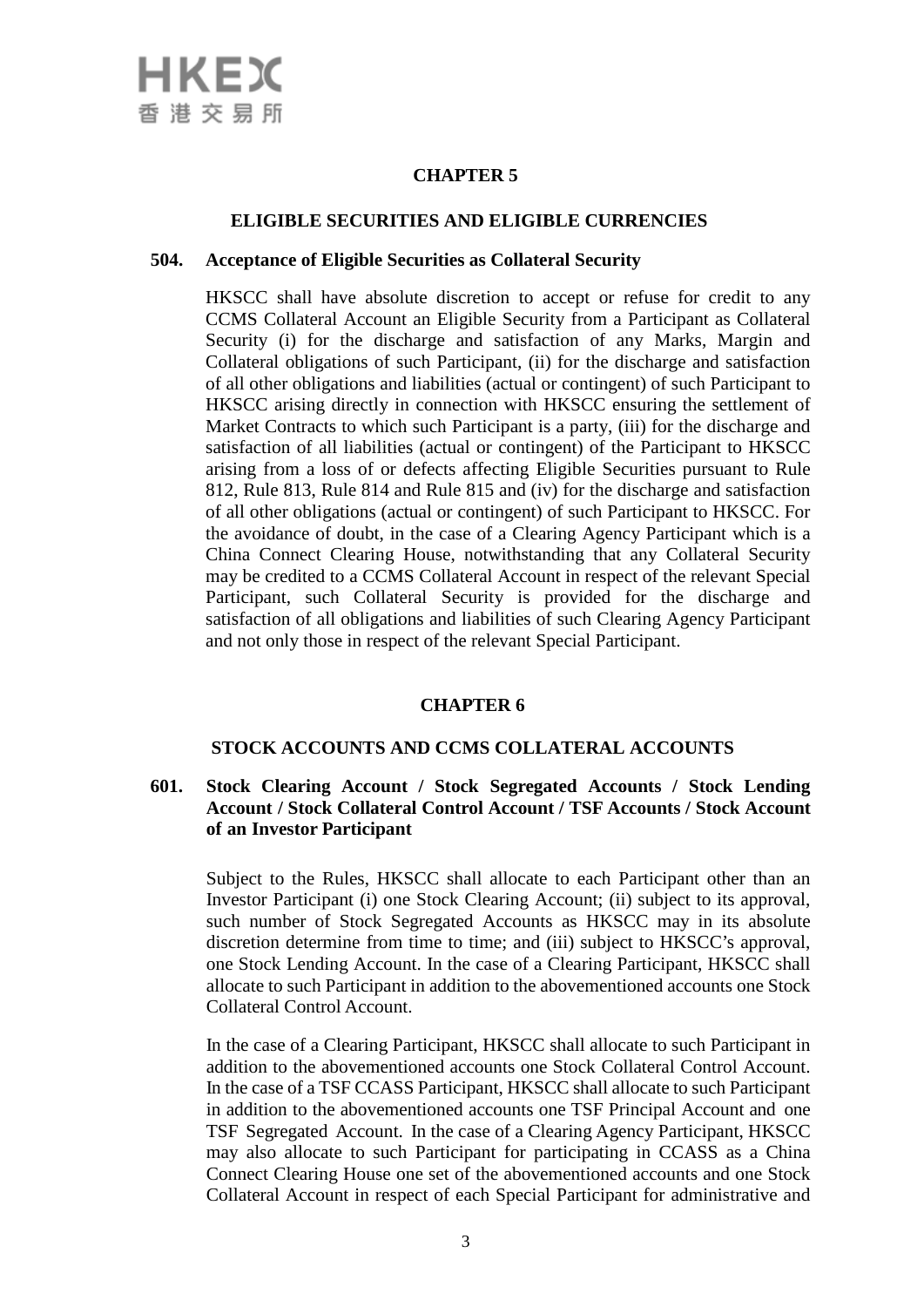

operational convenience only in connection with the establishment and operation of one or more Clearing Links, and references in the Rules to the Stock Clearing Account, Stock Segregated Accounts, Stock Collateral Control Account or any other Stock Account of, established for, or allocated to a Participant shall, in the case of a Clearing Agency Participant participating in CCASS in its capacity as a China Connect Clearing House, be construed to mean the Stock Clearing Account, Stock Segregated Accounts, Stock Collateral Control Account or any other Stock Account allocated to it in respect of each Special Participant or the relevant Special Participant, unless the context requires otherwise. An Investor Participant shall be allocated one Stock Clearing Account only.

The operation of any Stock Account of a Participant, including but not limited to the credit or debit entries made thereto, shall be in accordance with the Rules.

#### **601A. CCMS Collateral Accounts**

HKSCC shall have the absolute discretion to allocate to a Participant (other than an Investor Participant) or, in the case of a Clearing Agency Participant which is a China Connect Clearing House, to such Participant in respect of each Special Participant one CCMS House Collateral Account and/or any other CCMS Collateral Accounts for administrative and operational convenience only in connection with the establishment and operation of one or more Clearing Links with or without receiving an application from the Participant.

#### **CHAPTER 9**

#### **CLEARING SERVICES**

#### **901. Clearance of Exchange Trades**

(i) Provision of Exchange Trades Details

HKSCC may require Clearing Participants and Clearing Agency Participants to provide, or to procure their NCPs or Special Participants to provide, details of Exchange Trades to it, such details to be in such form as may be specified by HKSCC from time to time.

#### **901A. Clearance of China Connect Securities Trades**

(i) Provision of China Connect Securities Trades Details

In relation to China Connect Securities Trades on each Mainland Business Day, details thereof may be reported to HKSCC by the relevant SEHK Subsidiary, its designated person or the relevant China Connect Clearing House.

HKSCC shall be entitled to rely on the accuracy of the details of the China Connect Securities Trades so reported and act on them in accordance with the Rules.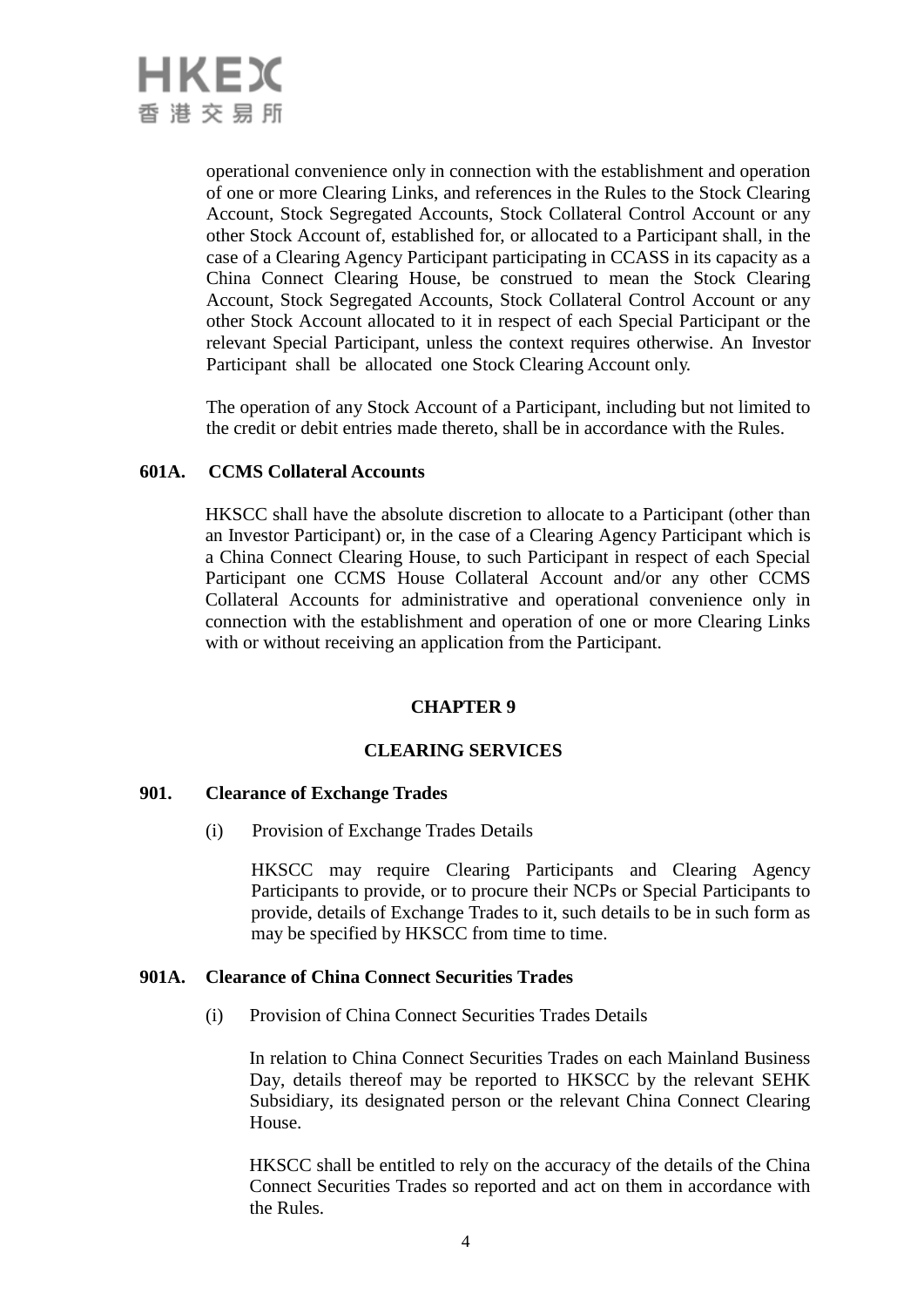

For the avoidance of doubt, HKSCC and the Exchange shall not be responsible for any delays or inaccuracies in relation to the reporting of details of China Connect Securities Trades by the relevant SEHK Subsidiary, its designated person or the relevant China Connect Clearing House to HKSCC.

#### **CHAPTER 12**

#### **MONEY SETTLEMENT SERVICES**

#### **1207. Set-off**

Subject to any applicable Clearing Links Agreement, where a Participant operates or is liable to HKSCC in one or more capacities (including but not limited to being a China Connect Clearing House) and under one or more arrangements (including but not limited to one or more Clearing Links) under these Rules, and HKSCC terminates the relevant arrangement(s) due to the declaration by HKSCC of an Event of Default in respect of such Participant, then upon such termination, all obligations between the Participant and HKSCC in any capacity or under any arrangement under the Rules to return any settlement guarantee fund, settlement reserve fund or other assets or amounts transferrable or transferred for risk management purposes in respect of the clearing and settlement of any Exchange Trades or China Connect Securities Trades (or the cash equivalent of such assets as determined by HKSCC) shall accelerate and become immediately due and payable, and HKSCC shall be entitled to apply any due and payable amounts owed between itself and such Participant in connection with the settlement or risk management of any Exchange Trades or China Connect Securities Trades and any sums denominated in any currency standing to the credit of any account (including but not limited to any account in Money Ledger or CCMS) with HKSCC of such Participant (in any capacity or under any arrangement) by way of set-off, such that only a net sum shall be payable by or to such Participant, provided that any paid shares held by such Participant on behalf of other persons shall not be included in such application.

#### **CHAPTER 25**

#### **GUARANTEE FUND**

#### **2501. Establishment of Guarantee Fund**

HKSCC may apply any amounts standing to the credit of the Guarantee Fund as a short-term source of liquid funds or otherwise to meet any immediate obligations and liabilities arising out of Market Contracts and/or pursuant to Rules 813, 814, 815 and 816, other than the following:

(b) liabilities between HKSCC and a Clearing Agency Participant which is participating in CCASS pursuant to one or more Clearing Links as referred to in Chapter 42 for a loss of or defects affecting Eligible Securities pursuant to Rules 813, 814, 815 and/or 816.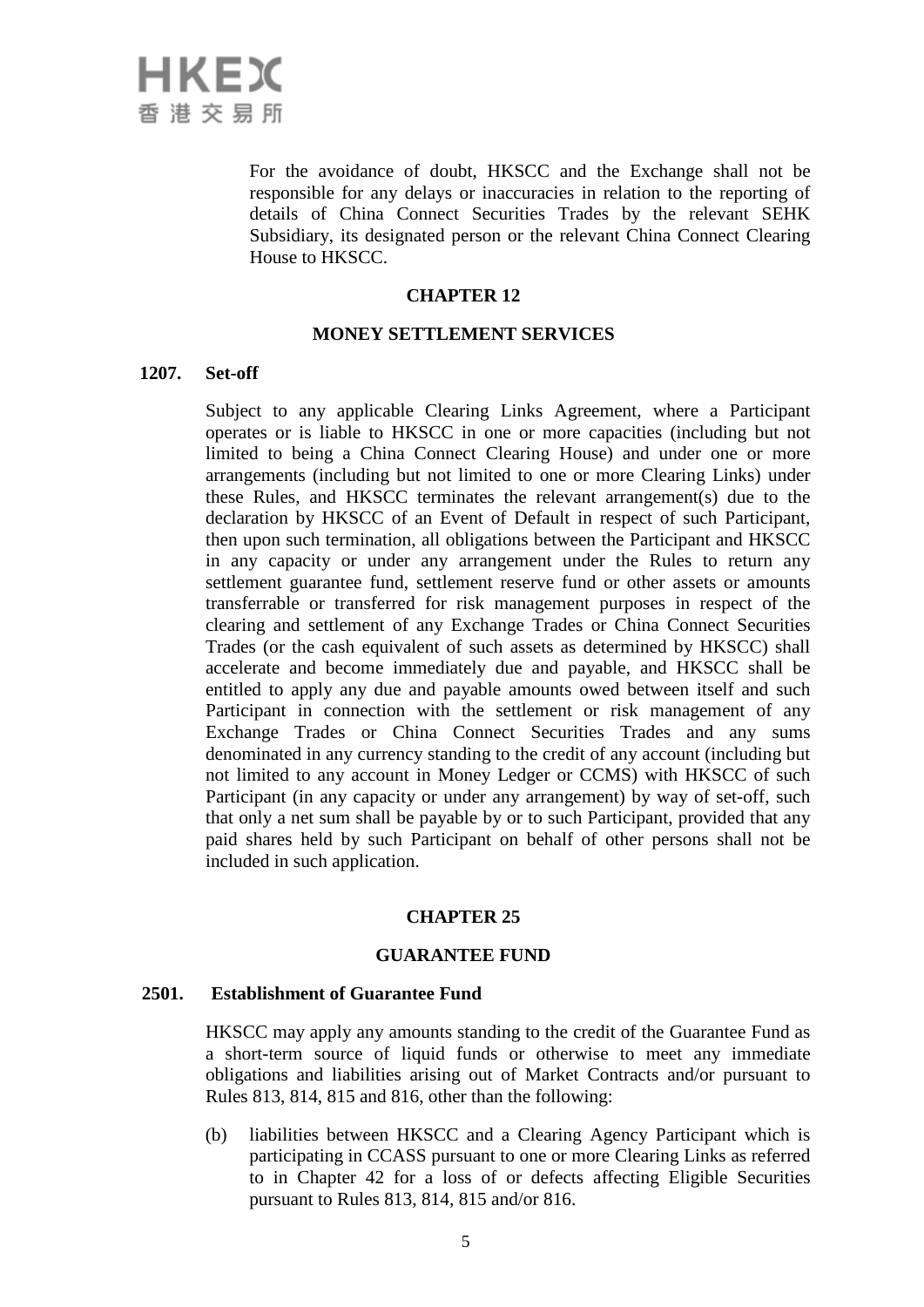

## **PART B: EXCHANGE TRADES AND TRANSACTIONS BETWEEN PARTICIPANTS**

## **CHAPTER 33**

## **CONTINUOUS NET SETTLEMENT SYSTEM**

#### **3301. Novation of Exchange Trades, Clearing Agency Transactions, China Connect Securities Trades and replacement by Market Contracts**

In respect of a China Connect Securities Trade with a China Connect Clearing Participant on one side or each of the two sides of the trade, there shall be created through Novation, simultaneous with the multilateral net settlement process of the relevant China Connect Clearing House, a Market Contract between HKSCC and the China Connect Clearing Participant as described in Rule 4106. The China Connect Clearing Participant and HKSCC will act as principals to such contract. To a buying China Connect Clearing Participant, HKSCC will be the seller and to a selling China Connect Clearing Participant, HKSCC will be the buyer.

#### **3303. Daily netting**

Immediately upon Novation, the obligations to deliver Eligible Securities between HKSCC and each Clearing Participant or Clearing Agency Participant, as the case may be, under Market Contracts in respect of the same issue of Eligible Securities and having the same settlement date (and in the case of a Clearing Agency Participant, in respect of the same Special Participant) shall be set-off against each other and settlement of the net delivery obligation of a Clearing Participant or a Clearing Agency Participant in respect of the same Special Participant, as the case may be, or HKSCC in that issue, shall take place in accordance with the Rules. For the avoidance of doubt, prior to the occurrence of an Event of Default in respect of a Clearing Agency Participant, its rights and obligations in respect of a Special Participant shall not be set off against its rights and obligations in respect of another Special Participant.

#### **3304. Cross-day netting**

In accordance with the Operational Procedures, the obligation to deliver Eligible Securities by a Clearing Participant or Clearing Agency Participant, as the case may be, arising out of Market Contracts in respect of an issue of Eligible Securities (and in the case of a Clearing Agency Participant, in respect of the same Special Participant) on a particular Settlement Day shall be offset against any previously unsettled obligations to deliver Eligible Securities by HKSCC to it arising out of Market Contracts in the same issue and in the case of a Clearing Agency Participant, in respect of the same Special Participant (or added to any previously unsettled obligations to deliver such Eligible Securities by it to HKSCC, as the case may be) and vice versa.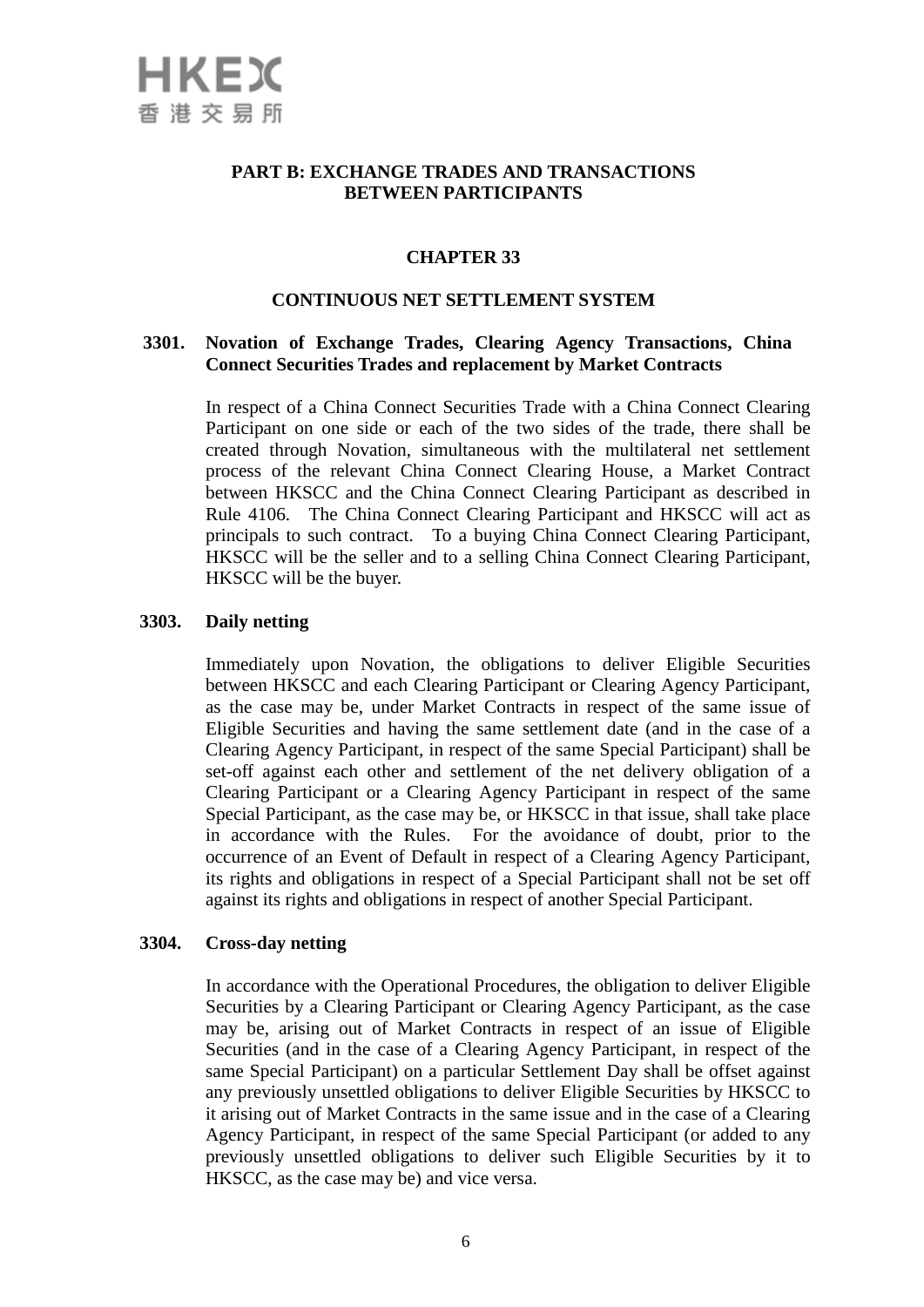

## **LATE DELIVERY OF SECURITIES - CNS SYSTEM**

#### **3501A. Default fee and Buy-in for China Connect Securities**

For the purpose of paragraph (ii) of this Rule 3501A, HKSCC may on behalf of that Participant instruct its authorized brokers to assist in executing such Buy-in via the relevant Trading Link. HKSCC reserves the right to disclose the name and other details of such Participant to its authorized brokers assisting in effecting the Buy-in together with such details of the relevant Market Contract in respect of which a Buy-in is to be effected as HKSCC deems fit.

HKSCC may grant an exemption from or suspend a Buy-in on behalf of a China Connect Clearing Participant on T+1 in accordance with the Operational Procedures.

The China Connect Clearing Participant to whom an exemption from a Buy-in is granted shall be obliged to settle the overdue short positions for which exemption is granted by day-end of  $T+1$ . In the event that such Participant fails to do so for whatever reason, HKSCC may consider executing on behalf of such Participant a Buy-in on  $T+2$  (or, if it is not practicable to do so on  $T+2$ , at any time thereafter) in its absolute discretion as it may think fit up to the outstanding quantity, rounded up to the nearest Board Lot if the quantity is not in full Board Lots.

#### **CHAPTER 36**

#### **RISK MANAGEMENT MEASURES - CNS SYSTEM**

#### **3601A. Margin**

HKSCC shall be entitled from time to time and at any time to compute Margin on all unsettled Market Contracts (whether or not due for settlement) using the formula set forth in the Operational Procedures or such other methods and assumptions as HKSCC may from time to time consider appropriate. Unless HKSCC otherwise specifies, Margin will be computed with reference to the Margining Position of a Clearing Participant or Clearing Agency Participant. For a Clearing Agency Participant which is a China Connect Clearing House, Margin will be computed with reference to the Margining Position of unsettled Market Contracts arising from Exchange Trades that are executed by each of its Special Participants separately. Such Margining Position will be determined by HKSCC in accordance with the Operational Procedures.

#### **3602. Collateral**

HKSCC shall be entitled from time to time to require a Clearing Participant or a Clearing Agency Participant to provide on demand collateral (including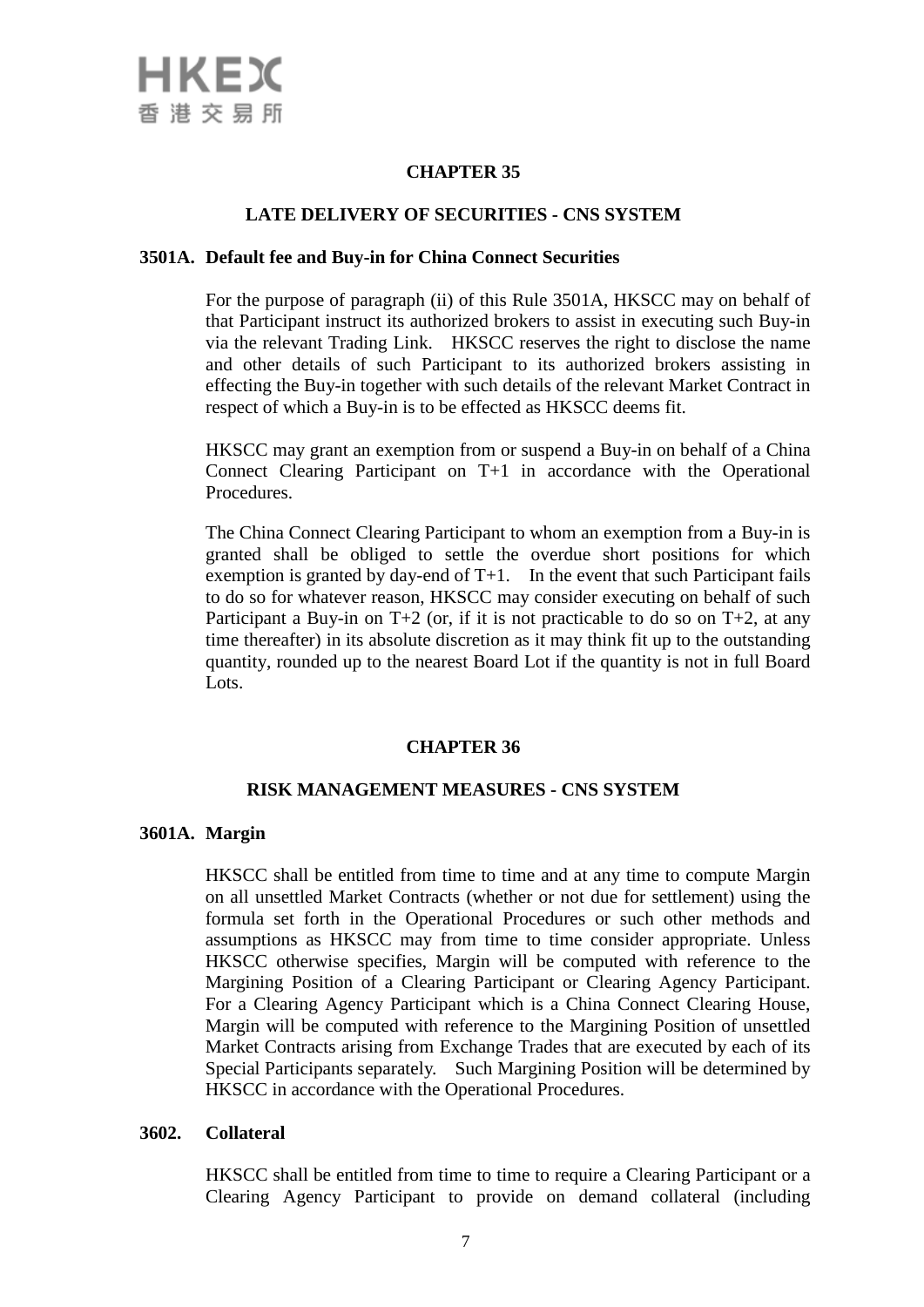# HKEX 香港交易所

Concentration Collateral and Collateral required under Rule 4107(iii)) or additional collateral in such form, to such extent and in such manner as is determined by HKSCC to be appropriate by reference to, inter alia, the level of exposure of such Participant to HKSCC (including, but not limited to, the risks associated with the effecting of Closing-out Contracts pursuant to Rule 3607 or  $4107(x)$ , the risks of effecting Buy-ins pursuant to Rule 3501 or 3501A in the event of a default by the Participant, the risks associated with the clearing and settlement of China Connect Securities Trades and in the case of a Clearing Agency Participant which is a China Connect Clearing House, the risks associated with the clearing and settlement of Exchange Trades in respect of each of its Special Participants) and such other matters as HKSCC shall consider relevant, all in accordance with the Rules.

## **3602A. Mainland Settlement Deposit and Mainland Security Deposit**

Each China Connect Clearing Participant shall on demand provide to HKSCC such amount of Mainland Settlement Deposit and Mainland Security Deposit for each China Connect Market as may from time to time be determined by HKSCC to be payable by the China Connect Clearing Participant in respect of its or its NCPs' China Connect Securities Trades on that China Connect Market.

HKSCC shall be entitled from time to time and at any time to compute Mainland Settlement Deposit and Mainland Security Deposit using the formulae set forth in the Operational Procedures or such other methods and assumptions as HKSCC may consider appropriate. Unless HKSCC otherwise specifies, in respect of each China Connect Market, (i) Mainland Settlement Deposit will be computed with reference to the buy turnover in China Connect Securities and any overdue short CNS stock positions in China Connect Securities of a China Connect Clearing Participant and its NCPs on that China Connect Market and the sell turnover in China Connect Securities that are executed on that China Connect Market by the China Connect Clearing Participant and its NCPs for Special Segregated Accounts; and (ii) Mainland Security Deposit will be computed with reference to the net settlement amount in China Connect Securities Trades of the China Connect Clearing Participant and its NCPs on that China Connect Market under the CNS System.

# **3603A. Marks, Margin and Collateral in the form of cash**

Cash in Hong Kong dollar and other currencies provided by a Clearing Participant or Clearing Agency Participant to HKSCC pursuant to Rules 3601, 3601A, 3602 and/or 3603 are amounts paid by the Participant to HKSCC. Such amounts shall be recorded as credit entries in the CCMS House Collateral Account (or any other CCMS Collateral Account as determined by HKSCC) allocated to the Participant or, in the case of a Clearing Agency Participant which is a China Connect Clearing House, to such Clearing Agency Participant in respect of the relevant Special Participant. The only obligation of HKSCC to the Participant in respect of such amounts shall be to pay the Participant an amount equal to the balance remaining after satisfaction of all obligations and liabilities (actual or contingent) of such Participant to HKSCC.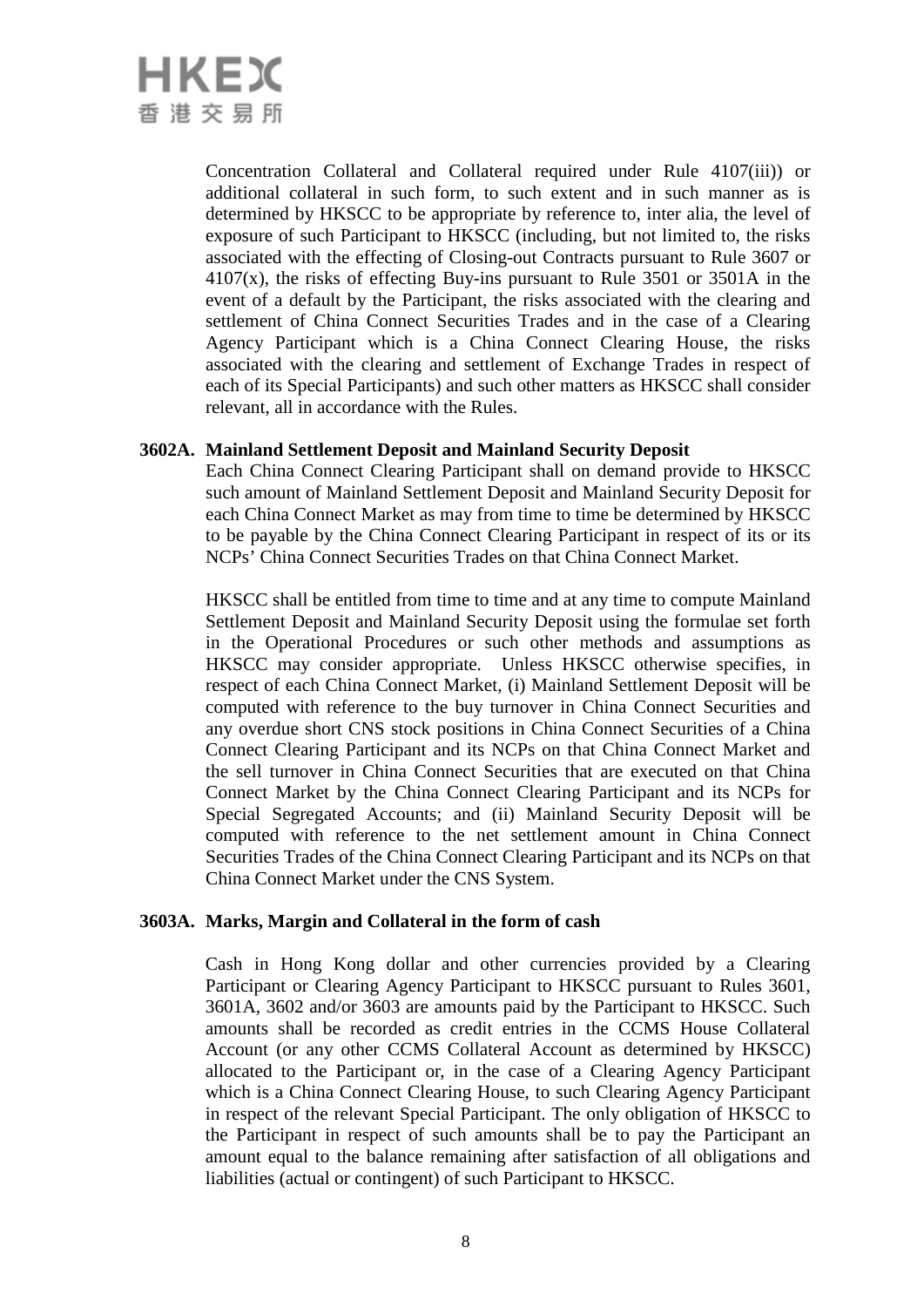

#### **DEFAULT RULES - CNS SYSTEM**

#### **3701. Events of Default**

then on the occurrence of any one or more of such events (each an "Event of Default"), in its absolute discretion, HKSCC shall be entitled then or at any time thereafter whilst such event is, in the opinion of HKSCC, continuing unremedied, to take any one or more of the actions referred to in Rule 3702.

In the case of a China Connect Clearing Participant clearing China Connect Securities Trades for one or more China Connect Markets, if an Event of Default occurs in connection with the clearing and settlement obligations of such China Connect Clearing Participant in respect of any Eligible Securities (including but not limited to China Connect Securities), HKSCC shall be entitled to take any one or more actions referred to in Rule 3702 in respect of all of the unsettled Market Contracts to which such China Connect Clearing Participant is a party, all of the Marks, Margin, Collateral, Collateral Security, Specific Cash Collateral, Charged Property, Mainland Settlement Deposit, Mainland Security Deposit and all other security furnished by such China Connect Clearing Participant, to discharge and satisfy all obligations and liabilities of such China Connect Clearing Participant to HKSCC, whether in respect of a China Connect Market or otherwise.

In the case of a Clearing Agency Participant which is a China Connect Clearing House, if an Event of Default occurs in connection with the clearing and settlement obligations of such Clearing Agency Participant in respect of any of its designated Special Participants, HKSCC shall be entitled to take any one or more of the actions referred to in Rule 3702 in respect of all of the unsettled Market Contracts to which such Clearing Agency Participant is a party, all of the Marks, Margin, Collateral, Collateral Security, Specific Cash Collateral, Charged Property and other security furnished by such Clearing Agency Participant and all of the Stock Clearing Accounts allocated to the Clearing Agency Participant in respect of all of its designated Special Participants, to discharge and satisfy all obligations and liabilities of such Clearing Agency Participant to HKSCC in respect of all of its Special Participants.

#### **CHAPTER 41**

#### **CHINA CONNECT CLEARING SERVICES**

#### **4101. Cross-boundary Clearing Links**

HKSCC and a China Connect Clearing House may enter into a Clearing Link (a) to facilitate the clearing and settlement of securities trades which are executed on a China Connect Market by or for Exchange Participants under a Trading Link, including China Connect Securities; and (b) to provide depository, nominee and other services to Participants in respect of such securities.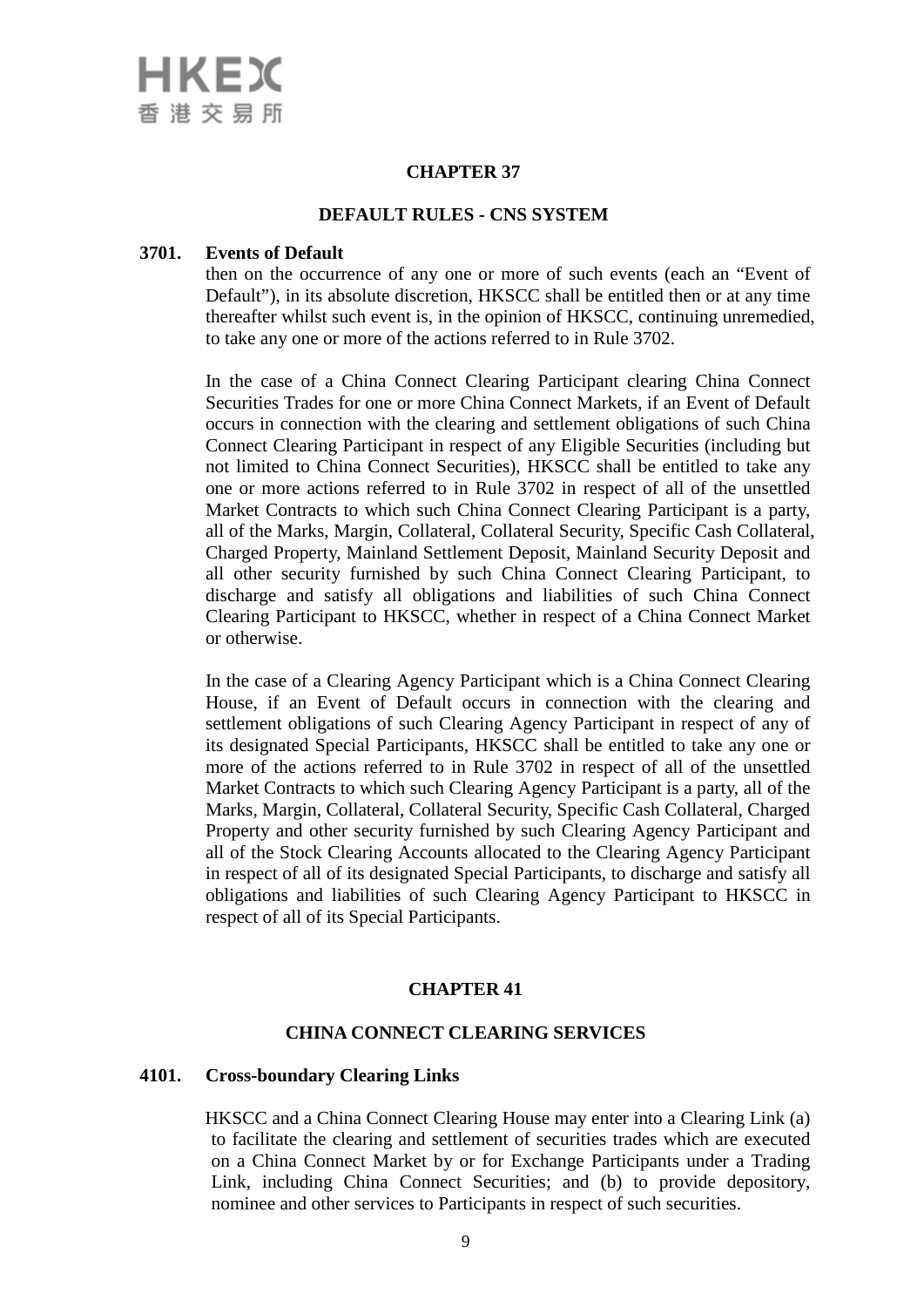

# **4104. General Clearing Participants as China Connect Clearing Participants**

A General Clearing Participant which is a China Connect Clearing Participant and which intends to clear and settle China Connect Securities Trades for NCPs which are China Connect Exchange Participants shall:

- (i) ensure that the Clearing Agreement it enters into with each such NCP includes an obligation on its part to settle China Connect Securities Trades. Such General Clearing Participant should bring its NCPs' attention to the special features and restrictions of the China Connect Securities Trades as highlighted in paragraph (vi) below with regard to the execution of selling orders for China Connect Securities via the Trading Links, HKSCC's powers and other matters as set out in this Chapter 41;
- (vi) designate its CCASS stock accounts, which may either be its stock accounts or specific SSAs with Statement Service, to such NCPs for the purposes of maintaining their holdings of China Connect Securities in CCASS and for facilitating the determination of the maximum amount of China Connect Securities that may be sold by an NCP on a particular Trading day. Subject to the Rules and the Exchange Rules, a General Clearing Participant shall ensure that such account designation is performed accurately and properly, and shall have measures in place to ensure that each of its NCPs will not place or execute selling orders for any China Connect Security via the relevant Trading Link such that the aggregate selling quantity of such China Connect Security on a Trading day is in excess of the aggregate holding of the China Connect Security in the CCASS stock account(s) designated to the NCP as of the end of the immediately preceding batch-settlement run of Settlement Instructions on China Connect Securities effected by HKSCC.

#### **4106. Clearing and settlement of China Connect Securities Trades**

- (b) In relation to any China Connect Securities Trade executed by the relevant SEHK Subsidiary for a China Connect Exchange Participant with a member of the relevant China Connect Market, HKSCC and the relevant China Connect Clearing Participant agree that:
	- (i) the rights and obligations of the parties to the China Connect Securities Trade (or of their respective participants of the relevant China Connect Clearing House, if the relevant party is not itself a participant of the China Connect Clearing House) shall be transferred to the China Connect Clearing House, which becomes substituted as the sole settlement counterparty of each of the buyer and seller of the China Connect Securities Trade, in accordance with the rules of the China Connect Clearing House;
- (c) In relation to any China Connect Securities Trade executed between an SEHK Subsidiary for a China Connect Exchange Participant on the one side and an SEHK Subsidiary for another China Connect Exchange Participant on the other side: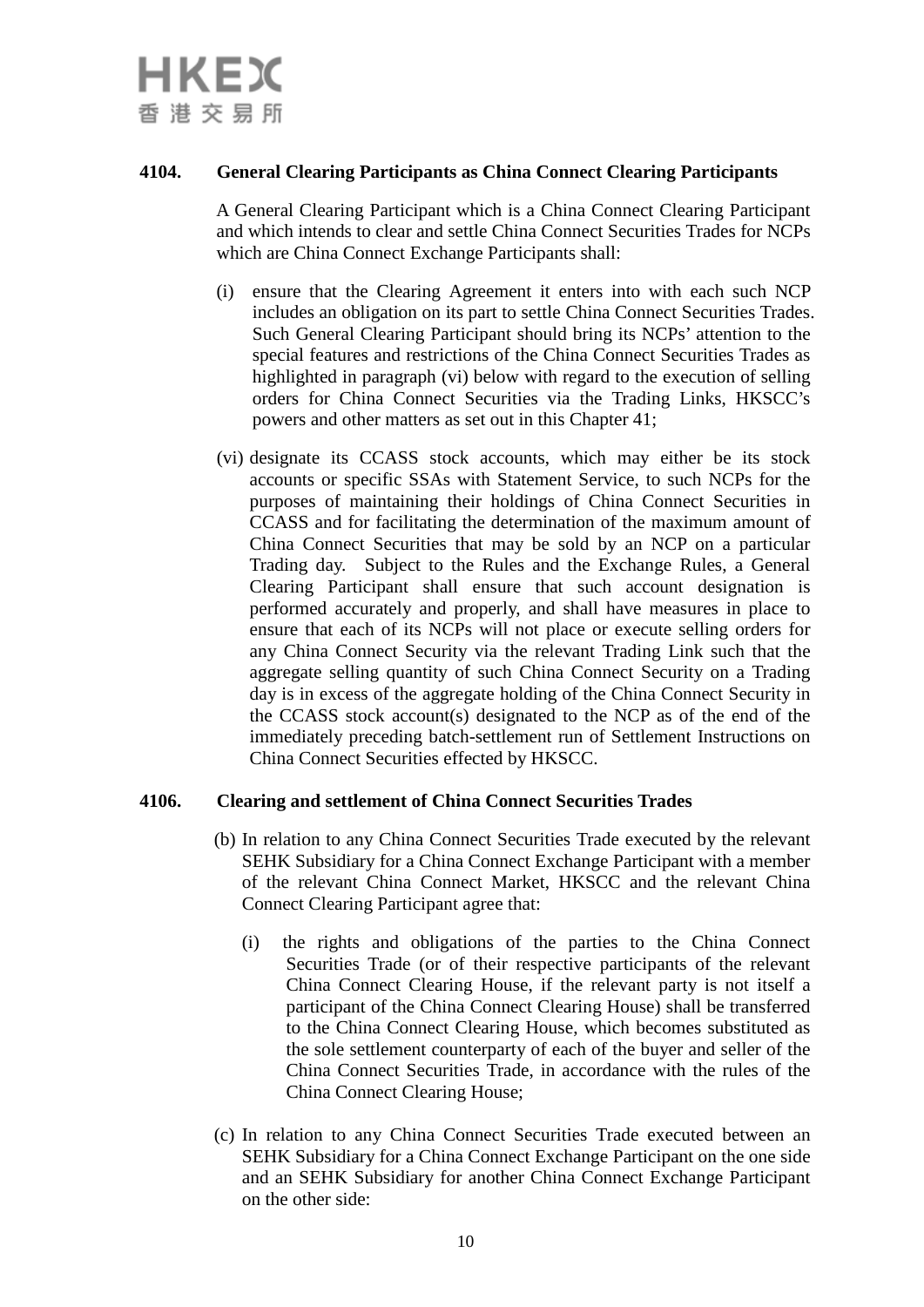# **4107. Risk Management Measures applicable to China Connect Securities Trades**

# **i. Mainland Settlement Deposit and Mainland Security Deposit**

Each China Connect Clearing Participant shall on demand provide to HKSCC such amount of Mainland Settlement Deposit and Mainland Security Deposit for each China Connect Market as may from time to time be determined by HKSCC to be payable by the China Connect Clearing Participant in respect of its or its NCPs' China Connect Securities Trades on that China Connect Market.

HKSCC shall be entitled from time to time and at any time to compute Mainland Settlement Deposit and Mainland Security Deposit using the formulae set forth in the Operational Procedures or such other methods and assumptions as HKSCC may consider appropriate. Unless HKSCC otherwise specifies, in respect of each China Connect Market, (i) Mainland Settlement Deposit will be computed by reference to the buy turnover in China Connect Securities and any overdue short CNS stock positions in China Connect Securities of a China Connect Clearing Participant and its NCPs on that China Connect Market and the sell turnover in China Connect Securities that are executed on that China Connect Market by the China Connect Clearing Participant and its NCPs for Special Segregated Accounts; and (ii) Mainland Security Deposit will be computed by reference to the net settlement amount in China Connect Securities Trades of the China Connect Clearing Participant and its NCPs on that China Connect Market under the CNS System.

# **4110. Compliance with applicable laws and the Rules**

#### **iv. Shareholding restrictions**

In the event that HKSCC, the Exchange or an SEHK Subsidiary is notified by the relevant China Connect Market, China Connect Clearing House or governmental, regulatory or competent authority that HKSCC's holding in a China Connect Security for Participants has caused any foreign shareholding limit to be exceeded in breach of any applicable law, HKSCC shall have the power to require Participants, as determined by HKSCC on a last-in-first-out basis, to reduce such amount of holdings in their respective Stock Accounts within such time period as may be required by HKSCC such that the applicable foreign shareholding limit will no longer be exceeded.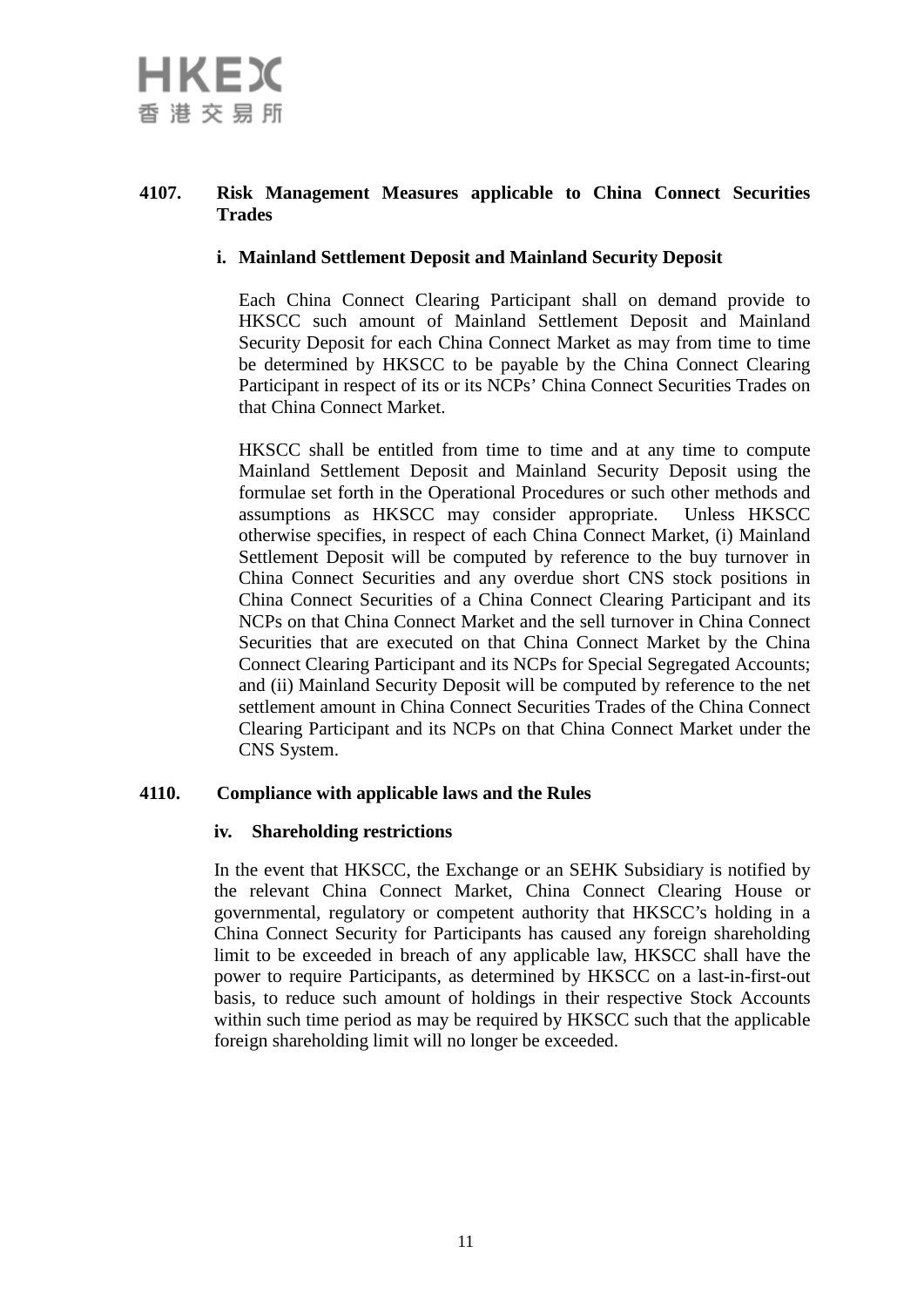## **CHINA CONNECT CLEARING HOUSES**

## **4201. Cross-boundary Clearing Links in relation to Exchange Trades**

HKSCC and a China Connect Clearing House may enter into a Clearing Link under which China Connect Clearing Services may be provided by HKSCC to Participants pursuant to Chapter 41 in respect of China Connect Securities Trades that are executed by an SEHK Subsidiary on a China Connect Market. HKSCC and a China Connect Clearing House may also enter into a Clearing Link to enable such China Connect Clearing House to provide clearing, settlement, depository, nominee and other services to its participants in respect of Exchange Trades in SEHK Securities that are executed by a Special Participant on the Exchange.

#### **4205. Clearance of Exchange Trades by China Connect Clearing Houses**

A China Connect Clearing House which has been approved by HKSCC under Rule 4204 may participate in CCASS as a Clearing Agency Participant and clear and settle Exchange Trades in SEHK Securities that are executed by one or more Special Participants, subject to these Rules.

A China Connect Clearing House may clear and settle Exchange Trades in SEHK Securities in respect of designated Special Participants only. It shall not clear and settle Exchange Trades in non-SEHK Securities or in respect of a participant of the Exchange other than a Special Participant designated by the China Connect Clearing House and with whom it has entered into a Clearing Agreement. The China Connect Clearing House shall ensure that any such Clearing Agreement to which it is a party, and all subsequent agreements to amend the Clearing Agreement do not contain any provision which is inconsistent with the Rules. The China Connect Clearing House shall, at the request of HKSCC, supply it with a certified copy of each executed Clearing Agreement.

A China Connect Clearing House shall not be entitled to decline to settle and clear any Exchange Trades in SEHK Securities that are executed by any of its designated Special Participants.

Clearance of Exchange Trades by a China Connect Clearing House in respect of its designated Special Participants shall be in accordance with the Rules, including Rule 901. A China Connect Clearing House may, subject to HKSCC's approval, have one separate set of Stock Accounts (including a separate Stock Clearing Account, Stock Collateral Control Account and separate Stock Segregated Accounts) in respect of each designated Special Participant. Subject to the Rules, Exchange Trades cleared by a China Connect Clearing House in respect of its designated Special Participants are to be cleared and settled in CCASS under the CNS System and novated in accordance with Rule 3301.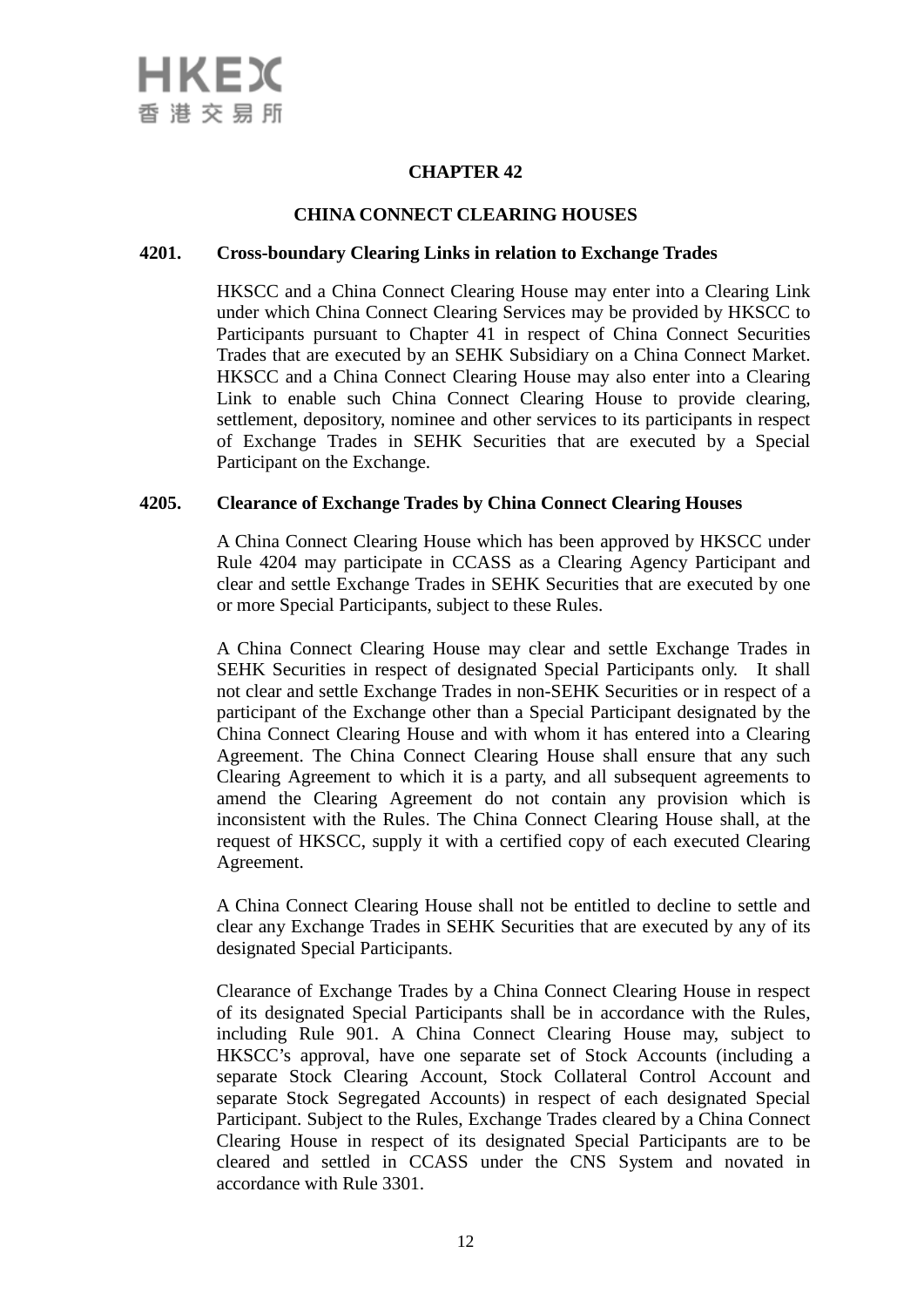

# **4206. Restrictions applicable to a China Connect Clearing House relating to the clearance of Exchange Trades and other transfers**

Notwithstanding any other provision in the Rules to the contrary, the following restrictions shall apply to a China Connect Clearing House:

- (2) no transactions arising out of any Settlement Instructions or (for the avoidance of doubt) any Investor Settlement Instructions, Transfer Instructions or Cross-Border Transfer Instructions shall be accepted for settlement and/or clearance by HKSCC, except as mentioned in Rule 4206(3) below or as authorized by HKSCC;
- (3) the China Connect Clearing House and its participants shall not effect any non-trade transfer or settlement of transactions in Eligible Securities outside of the relevant Trading Link, other than (i) any non-trade transfer or settlement of Eligible Securities as a result of succession, divorce, loss of legal person status, donation to a charitable foundation or approval by any relevant state authority in Mainland China (ii) any matter relating to the creation or enforcement of pledge, (iii) any assistance in judicial enforcement or (iv) any other transfer as may be permitted by the China Securities Regulatory Commission; and
- (4) no transactions arising out of any instructions to transfer between Stock Accounts or CCMS Collateral Accounts allocated to the China Connect Clearing House in respect of different Special Participants shall be accepted for settlement and/or clearance by HKSCC (including for the avoidance of doubt, any transfers otherwise permitted under Rule 4206(3) but for this Rule) unless authorised by HKSCC.

#### **4207. Nominee and depository services provided to China Connect Clearing Houses in respect of SEHK Securities**

HKSCC shall provide nominee and depository and other services in respect of SEHK Securities to any China Connect Clearing House which has been approved by HKSCC under Rule 4204 on the same basis as for other Participants as set out in these Rules, provided that:

- (4) HKSCC will not be obliged to provide or arrange to provide copies of corporate communications for corporate communications events to participants of the China Connect Clearing House or any of their clients;
- (5) where the entitlements or securities being granted or offered by an issuer under any corporate action do not constitute Eligible Securities, HKSCC may, at the cost of the China Connect Clearing House, make such arrangement with or for the China Connect Clearing House regarding the disposal or realization of such securities as HKSCC may consider appropriate; and